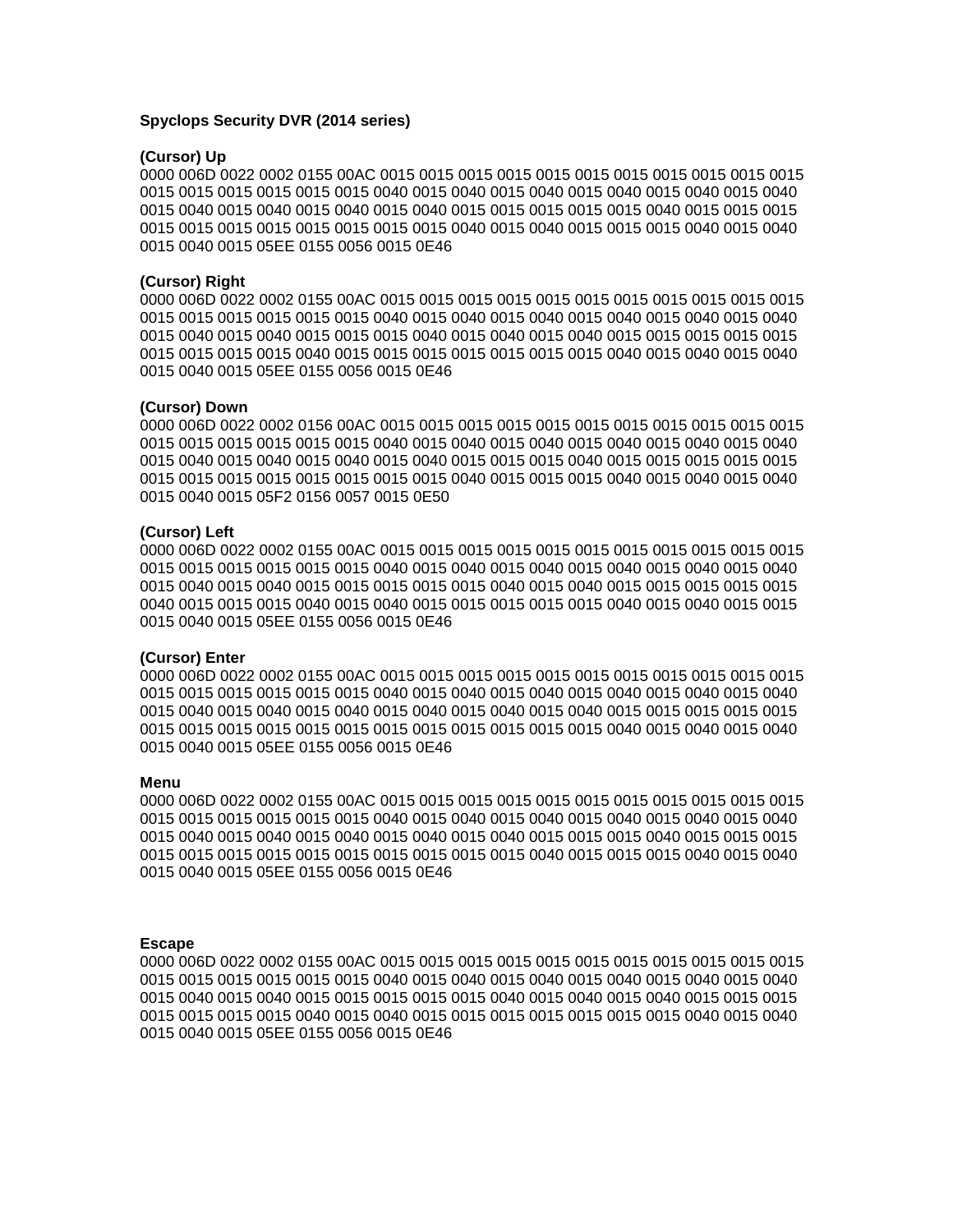# **View**

0015 0015 0015 0015 0015 0015 0040 0015 0040 0015 0040 0015 0040 0015 0040 0015 0040 0015 0040 0015 05EE 0155 0056 0015 0E46

# **Function**

0015 0015 0015 0015 0015 0015 0040 0015 0040 0015 0040 0015 0040 0015 0040 0015 0040 0015 0040 0015 05EE 0155 0056 0015 0E46

### Play

0015 0015 0015 0015 0015 0015 0040 0015 0040 0015 0040 0015 0040 0015 0040 0015 0040 0015 0040 0015 05EE 0155 0056 0015 0E46

### **Stop**

0015 0015 0015 0015 0015 0015 0040 0015 0040 0015 0040 0015 0040 0015 0040 0015 0040 0015 0040 0015 05EE 0155 0056 0015 0E46

#### **Fast Forward**

0015 0015 0015 0015 0015 0015 0040 0015 0040 0015 0040 0015 0040 0015 0040 0015 0040 0015 0040 0015 05EE 0155 0056 0015 0E46

#### **Rewind**

0015 0015 0015 0015 0015 0015 0040 0015 0040 0015 0040 0015 0040 0015 0040 0015 0040 0015 0040 0015 05EE 0155 0056 0015 0E45

#### Record

0015 0015 0015 0015 0015 0015 0040 0015 0040 0015 0040 0015 0040 0015 0040 0015 0040 0015 0040 0015 05EE 0155 0056 0015 0E46

# **PTZ**

0015 0015 0015 0015 0015 0015 0040 0015 0040 0015 0040 0015 0040 0015 0040 0015 0040 0015 0040 0015 05EE 0155 0056 0015 0E46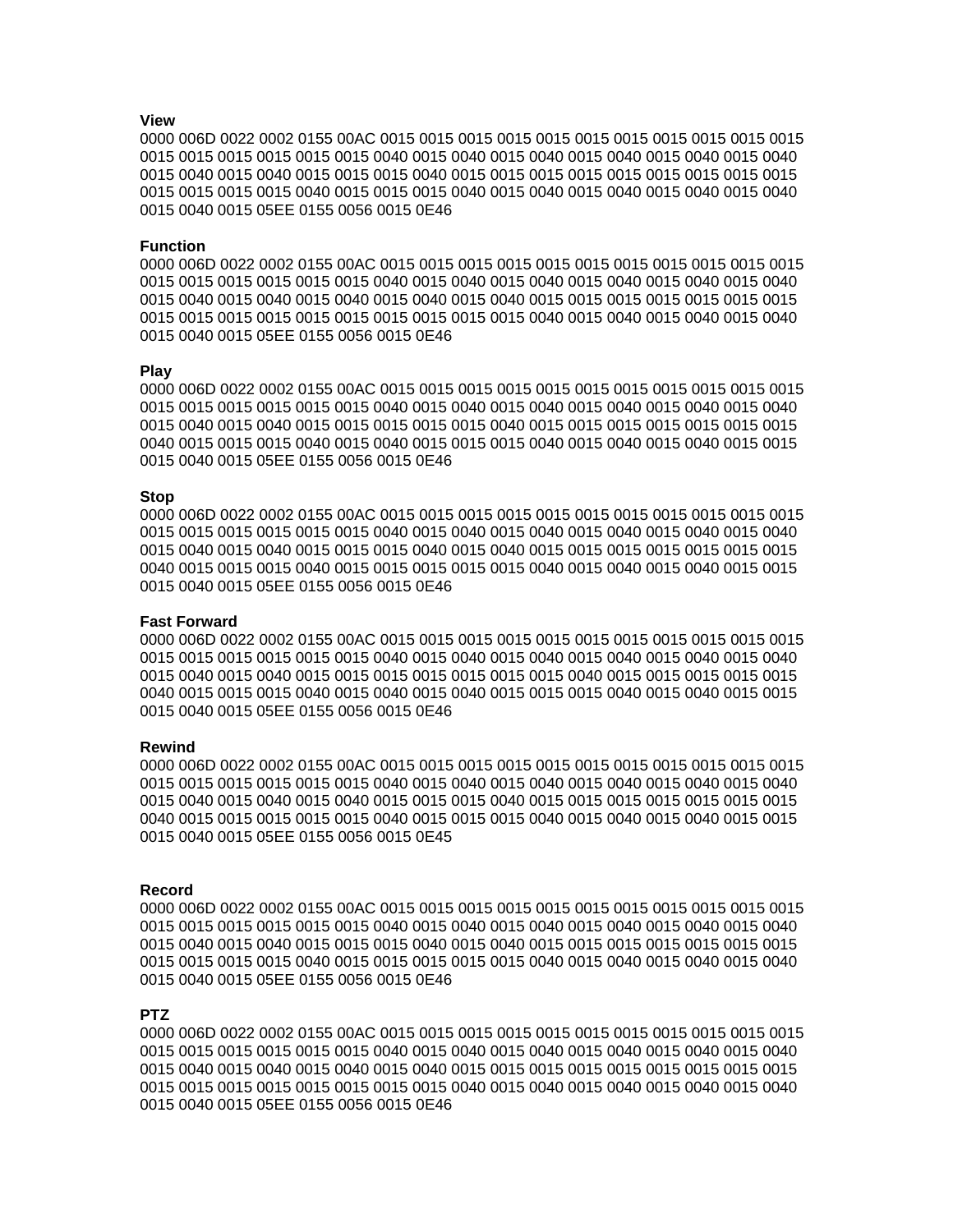# 0

0015 0015 0015 0015 0015 0015 0040 0015 0040 0015 0040 0015 0040 0015 0040 0015 0040 0015 0040 0015 05EE 0155 0056 0015 0E47

# 1

0015 0015 0015 0015 0015 0015 0040 0015 0040 0015 0040 0015 0040 0015 0040 0015 0040 0015 0040 0015 05EE 0155 0056 0015 0E46

# $\mathbf{2}$

0015 0015 0015 0015 0015 0015 0040 0015 0040 0015 0040 0015 0040 0015 0040 0015 0040 0015 0040 0015 05EE 0155 0056 0015 0E46

# 3

0015 0015 0015 0015 0015 0015 0040 0015 0040 0015 0040 0015 0040 0015 0040 0015 0040 0015 0040 0015 05EE 0155 0056 0015 0E46

# 4

0015 0015 0015 0015 0015 0015 0040 0015 0040 0015 0040 0015 0040 0015 0040 0015 0040 0015 0040 0015 05EE 0155 0056 0015 0E46

# 5

0015 0015 0015 0015 0015 0015 0040 0015 0040 0015 0040 0015 0040 0015 0040 0015 0040 0015 0040 0015 05F2 0155 0056 0015 0E45

# 6

0015 0015 0015 0015 0015 0015 0040 0015 0040 0015 0040 0015 0040 0015 0040 0015 0040 0015 0040 0015 05F2 0155 0056 0015 0E46

# $\overline{7}$

0015 0015 0015 0015 0015 0015 0040 0015 0040 0015 0040 0015 0040 0015 0040 0015 0040 0015 0040 0015 05EE 0155 0056 0015 0E46